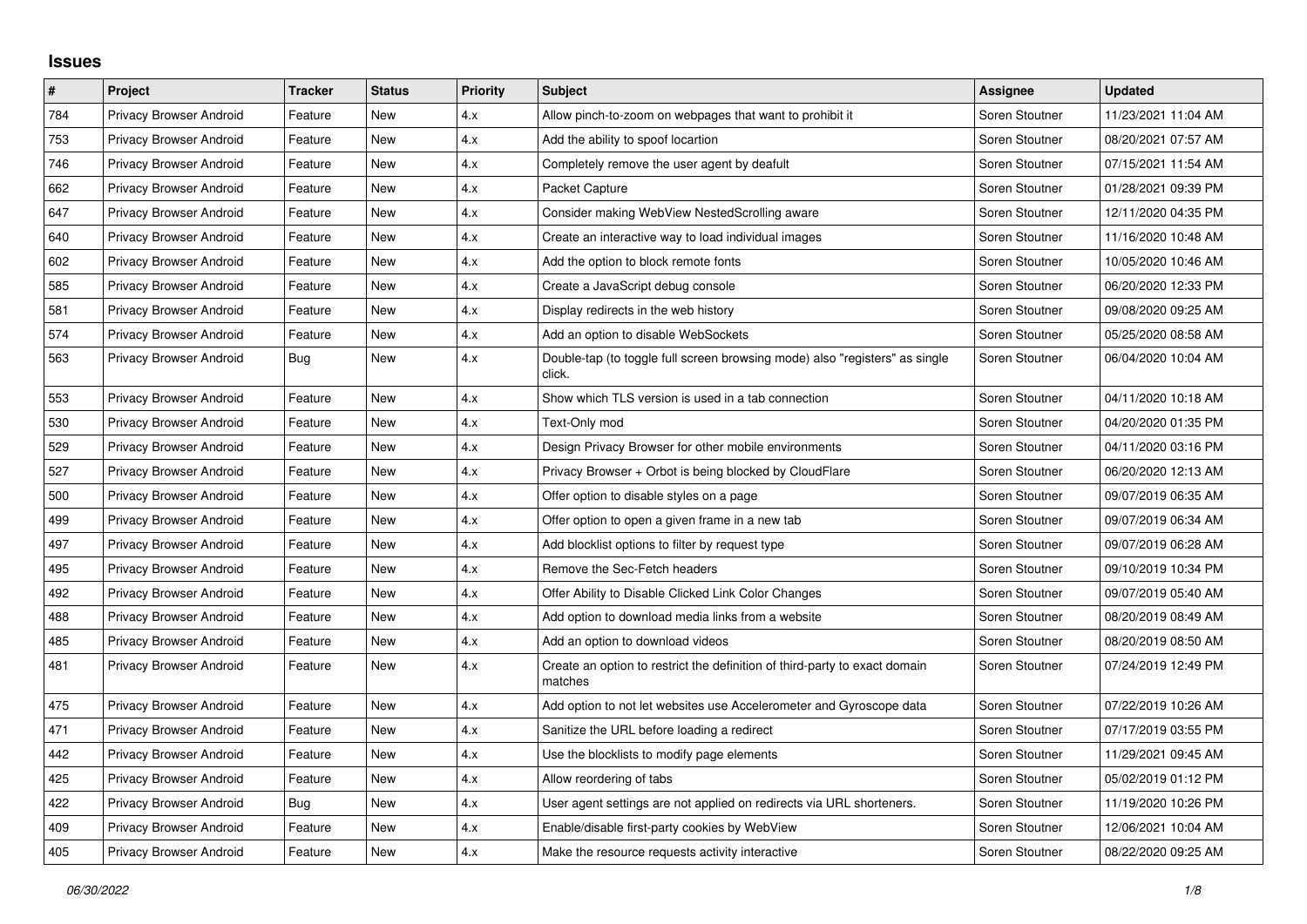| #   | Project                 | <b>Tracker</b> | <b>Status</b> | <b>Priority</b> | Subject                                                                              | Assignee       | <b>Updated</b>      |
|-----|-------------------------|----------------|---------------|-----------------|--------------------------------------------------------------------------------------|----------------|---------------------|
| 403 | Privacy Browser Android | Feature        | <b>New</b>    | 4.x             | Disable HTTP ping                                                                    | Soren Stoutner | 04/06/2019 11:19 PM |
| 376 | Privacy Browser Android | Feature        | <b>New</b>    | 4.x             | Add a filter to block cookie warnings                                                | Soren Stoutner | 02/07/2019 08:45 PM |
| 342 | Privacy Browser Android | Feature        | New           | 4.x             | Update the column names in the Bookmarks and Domains databases to add<br>underscores | Soren Stoutner | 12/14/2018 01:22 PM |
| 337 | Privacy Browser Android | Feature        | <b>New</b>    | 4.x             | Add option to customize ACCEPT headers.                                              | Soren Stoutner | 10/18/2018 02:58 AM |
| 335 | Privacy Browser Android | Feature        | New           | 4.x             | Implement Tor proxying per Privacy WebView                                           | Soren Stoutner | 10/01/2018 10:30 AM |
| 322 | Privacy Browser Android | Feature        | <b>New</b>    | 4.x             | Consider using the Bromite SystemWebView instead of creating Privacy<br>WebView      | Soren Stoutner | 08/07/2018 01:53 PM |
| 286 | Privacy Browser Android | <b>Bug</b>     | <b>New</b>    | 4.x             | Bugs when leaving a JavaScript enabled page for one that isn't                       | Soren Stoutner | 12/20/2018 02:49 AM |
| 283 | Privacy Browser Android | Feature        | <b>New</b>    | 4.x             | Managing the SSL certificates trusted by Privacy Browser                             | Soren Stoutner | 05/16/2018 11:18 AM |
| 275 | Privacy Browser Android | Feature        | New           | 4.x             | Audio playback service                                                               | Soren Stoutner | 04/30/2019 04:29 PM |
| 270 | Privacy Browser Android | Feature        | <b>New</b>    | 4.x             | Fine graned JavaScript controls                                                      | Soren Stoutner | 04/12/2018 11:58 PM |
| 251 | Privacy Browser Android | Feature        | <b>New</b>    | 4.x             | Integrate View Source into Privacy WebView                                           | Soren Stoutner | 02/23/2018 11:52 AM |
| 245 | Privacy Browser Android | Feature        | New           | 4.x             | Add the ability to keep cookies linked to domain setting when exiting                | Soren Stoutner | 11/30/2019 01:31 AM |
| 239 | Privacy Browser Android | Feature        | <b>New</b>    | 4.x             | Spoof or remove touch support reporting                                              | Soren Stoutner | 12/25/2017 02:22 PM |
| 238 | Privacy Browser Android | Feature        | New           | 4.x             | Spoof or remove platform                                                             | Soren Stoutner | 12/25/2017 02:22 PM |
| 237 | Privacy Browser Android | Feature        | <b>New</b>    | 4.x             | Spoof system fonts list                                                              | Soren Stoutner | 12/25/2017 02:21 PM |
| 236 | Privacy Browser Android | Feature        | <b>New</b>    | 4.x             | Spoof WebGL fingerprint hash                                                         | Soren Stoutner | 12/25/2017 02:20 PM |
| 235 | Privacy Browser Android | Feature        | New           | 4.x             | Customize language headers                                                           | Soren Stoutner | 08/20/2020 01:03 AM |
| 234 | Privacy Browser Android | Feature        | <b>New</b>    | 4.x             | Option to block sending of timezone                                                  | Soren Stoutner | 12/25/2017 02:18 PM |
| 233 | Privacy Browser Android | Feature        | New           | 4.x             | Spoof screen size                                                                    | Soren Stoutner | 02/21/2022 07:52 AM |
| 232 | Privacy Browser Android | Feature        | <b>New</b>    | 4.x             | Generic spoof of canvas finterprint hash                                             | Soren Stoutner | 05/06/2019 12:51 PM |
| 210 | Privacy Browser Android | Feature        | <b>New</b>    | 4.x             | Specify Privacy WebView's SSL settings                                               | Soren Stoutner | 11/06/2017 07:33 PM |
| 208 | Privacy Browser Android | Feature        | New           | 4.x             | Calculate SSL certificate fingerprints                                               | Soren Stoutner | 12/24/2018 03:00 PM |
| 190 | Privacy Browser Android | Feature        | <b>New</b>    | 4.x             | Display the SSL certificate serial number                                            | Soren Stoutner | 01/23/2019 04:08 PM |
| 189 | Privacy Browser Android | Feature        | <b>New</b>    | 4.x             | Apply the user agent to resource requests                                            | Soren Stoutner | 11/06/2017 07:34 PM |
| 183 | Privacy Browser Android | Feature        | New           | 4.x             | Reader Mode                                                                          | Soren Stoutner | 04/18/2019 10:10 AM |
| 86  | Privacy Browser Android | Feature        | <b>New</b>    | 4.x             | Create a rolling fork of WebView called Privacy WebView                              | Soren Stoutner | 05/25/2020 11:11 AM |
| 62  | Privacy Browser Android | Feature        | New           | 4.x             | Add an option to disable WebRTC                                                      | Soren Stoutner | 11/06/2017 07:45 PM |
| 37  | Privacy Browser Android | Feature        | New           | 4.x             | Competely remove the X-Requested-With header                                         | Soren Stoutner | 03/18/2022 12:10 PM |
| 35  | Privacy Browser Android | Feature        | New           | 4.x             | Form Data Management                                                                 | Soren Stoutner | 11/06/2017 07:44 PM |
| 34  | Privacy Browser Android | Feature        | New           | 4.x             | WebView Cache Controls                                                               | Soren Stoutner | 09/07/2019 05:42 AM |
| 6   | Privacy Browser Android | Feature        | New           | 4.x             | Fine grained DOM storage interface                                                   | Soren Stoutner | 11/06/2017 07:43 PM |
| 738 | Privacy Browser Android | Feature        | New           | 3.x             | Consider mapping CTRL-F to open the search bar                                       | Soren Stoutner | 06/07/2021 07:46 PM |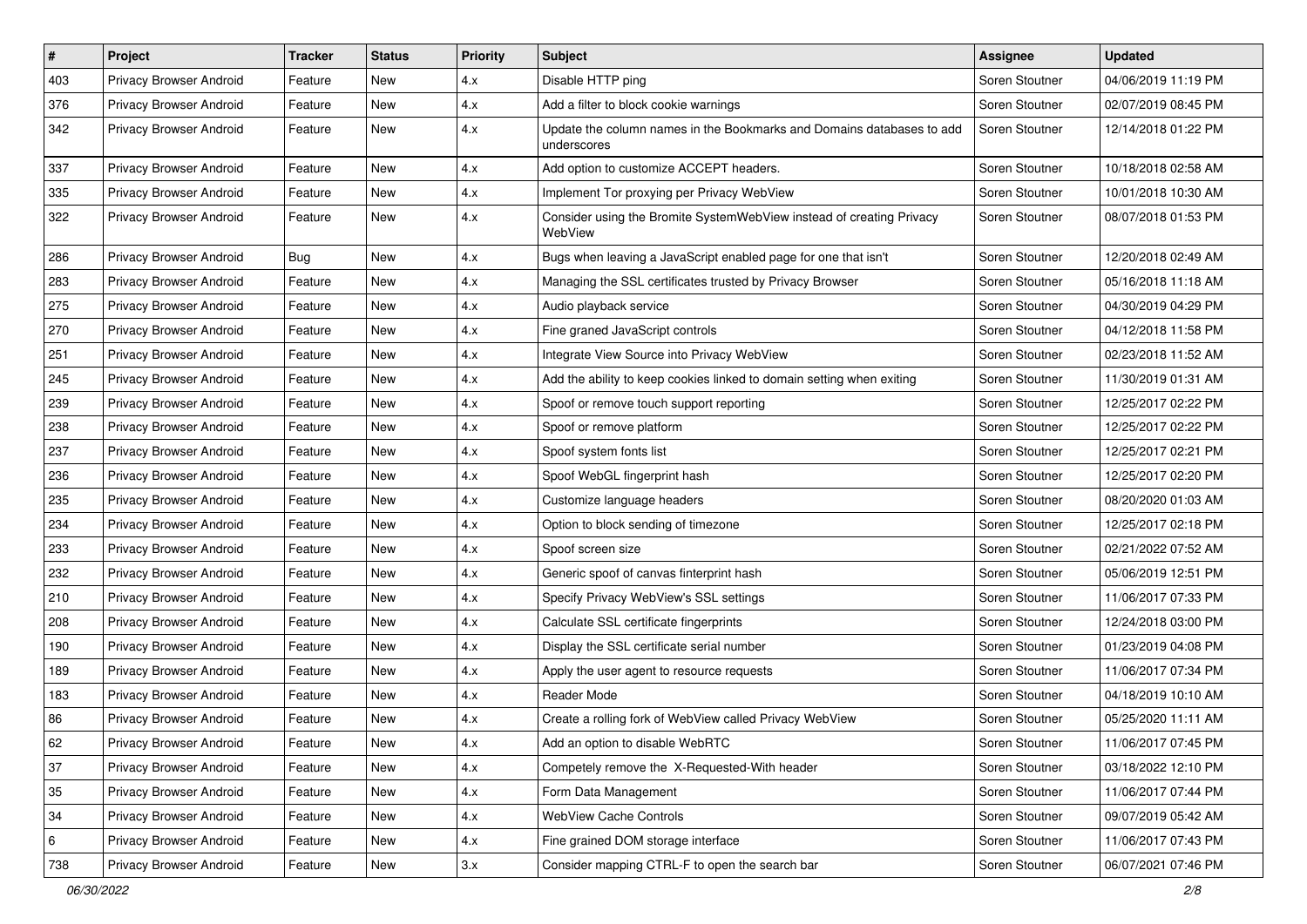| $\#$ | Project                        | <b>Tracker</b> | <b>Status</b> | <b>Priority</b> | <b>Subject</b>                                                                      | <b>Assignee</b> | <b>Updated</b>      |
|------|--------------------------------|----------------|---------------|-----------------|-------------------------------------------------------------------------------------|-----------------|---------------------|
| 724  | Privacy Browser Android        | Feature        | New           | 3.x             | Consider re-adding Qwant Lite as a search engine.                                   | Soren Stoutner  | 06/01/2021 07:22 AM |
| 720  | Privacy Browser Android        | Feature        | <b>New</b>    | 3.x             | Consider adding a Open action to download snackbars                                 | Soren Stoutner  | 05/24/2021 11:51 AM |
| 716  | Privacy Browser Android        | Feature        | New           | 3.x             | Consider replacing the preferences.xml settings implementation with a<br>custom one | Soren Stoutner  | 05/24/2021 01:53 PM |
| 714  | Privacy Browser Android        | Feature        | <b>New</b>    | 3.x             | Consider making Monocles the default search engine                                  | Soren Stoutner  | 06/30/2021 07:44 PM |
| 697  | Privacy Browser Android        | Feature        | New           | 3.x             | Consider getting rid of Fanboy's Social Blocking list                               | Soren Stoutner  | 04/19/2021 09:40 PM |
| 679  | Privacy Browser Android        | Feature        | New           | 3.x             | Consider making MetaGer the default search engine and homepage                      | Soren Stoutner  | 01/17/2022 03:08 PM |
| 670  | Privacy Browser Android        | Feature        | New           | 3.x             | Refactor the deprecated AsyncTasks                                                  | Soren Stoutner  | 09/15/2021 05:31 PM |
| 666  | Privacy Browser Android        | Feature        | New           | 3.x             | Consider adding swipe options to the bookmarks activity                             | Soren Stoutner  | 02/15/2021 02:09 PM |
| 653  | Privacy Browser Android        | Feature        | New           | 3.x             | Make the URL a hyperlink in the Request details                                     | Soren Stoutner  | 01/28/2021 08:55 PM |
| 639  | Privacy Browser Android        | Feature        | New           | 3.x             | Create a download manager                                                           | Soren Stoutner  | 11/16/2020 10:28 AM |
| 635  | Privacy Browser Android        | Feature        | New           | 3.x             | <b>Block CNAME spoofing</b>                                                         | Soren Stoutner  | 10/29/2020 09:29 AM |
| 634  | Privacy Browser Android        | Feature        | New           | 3.x             | Add a domain setting that prevents the phone from sleeping                          | Soren Stoutner  | 11/10/2020 01:28 PM |
| 632  | Privacy Browser Android        | <b>Bug</b>     | New           | 3.x             | Bookmark menu size in portrait and landscape                                        | Soren Stoutner  | 10/14/2020 10:41 AM |
| 614  | Privacy Browser Android        | Feature        | New           | 3.x             | Consider using the Roboto font                                                      | Soren Stoutner  | 09/04/2020 03:44 PM |
| 612  | Privacy Browser Android        | Feature        | New           | 3.x             | Consider adding a bookmark all button                                               | Soren Stoutner  | 09/02/2020 02:30 PM |
| 598  | <b>Privacy Browser Android</b> | Feature        | New           | 3.x             | Attempt to combine themed drawables using ResourcesCompat                           | Soren Stoutner  | 09/18/2020 08:24 PM |
| 597  | Privacy Browser Android        | Feature        | New           | 3.x             | Convert the blocklists to a ViewModel                                               | Soren Stoutner  | 10/09/2020 09:57 AM |
| 594  | Privacy Browser Android        | Feature        | New           | 3.x             | Migrate NoSwipeViewPager from ViewPager to ViewPager2                               | Soren Stoutner  | 07/28/2020 03:24 PM |
| 590  | Privacy Browser Android        | Feature        | New           | 3.x             | Setup Dependency Verification                                                       | Soren Stoutner  | 07/18/2020 09:11 PM |
| 587  | Privacy Browser Android        | Feature        | New           | 3.x             | Switch WebViewPagerAdapter to FragmentStateAdapter                                  | Soren Stoutner  | 06/25/2020 01:06 PM |
| 586  | Privacy Browser Android        | Feature        | New           | 3.x             | Disable the Referer header on resource requests by default                          | Soren Stoutner  | 04/13/2021 08:51 AM |
| 579  | Privacy Browser Android        | Feature        | New           | 3.x             | Consider overriding the text color highlight in the WebView                         | Soren Stoutner  | 04/16/2021 10:53 PM |
| 570  | Privacy Browser Android        | Feature        | New           | 3.x             | address bar pulldown option                                                         | Soren Stoutner  | 05/18/2020 11:55 PM |
| 565  | Privacy Browser Android        | Feature        | New           | 3.x             | See if it is possible to download a file contained in a blob.                       | Soren Stoutner  | 05/21/2021 09:06 AM |
| 538  | Privacy Browser Android        | Feature        | New           | 3.x             | Intercept "download" commands and allow for in-browser viewing                      | Soren Stoutner  | 03/23/2020 09:18 AM |
| 532  | Privacy Browser Android        | Feature        | New           | 3.x             | Create search functionality for resource requests                                   | Soren Stoutner  | 03/13/2020 03:23 PM |
| 531  | Privacy Browser Android        | Feature        | New           | 3.x             | Batch domain settings deletion                                                      | Soren Stoutner  | 03/09/2020 12:09 PM |
| 525  | <b>Privacy Browser Android</b> | Feature        | New           | 3.x             | Consider adding a secondary tab interface that fills the entire screen              | Soren Stoutner  | 09/02/2020 02:33 PM |
| 521  | Privacy Browser Android        | Feature        | New           | 3.x             | Optionally save scroll position with bookmarks                                      | Soren Stoutner  | 01/08/2020 09:34 PM |
| 517  | Privacy Browser Android        | Feature        | New           | 3.x             | Allow importing of PBS files through intents                                        | Soren Stoutner  | 01/03/2020 09:51 PM |
| 509  | Privacy Browser Android        | Feature        | New           | 3.x             | Add "open in new task" command                                                      | Soren Stoutner  | 11/19/2020 11:10 PM |
| 502  | Privacy Browser Android        | Feature        | New           | 3.x             | Create a user configurble URL modification                                          | Soren Stoutner  | 04/19/2022 12:27 PM |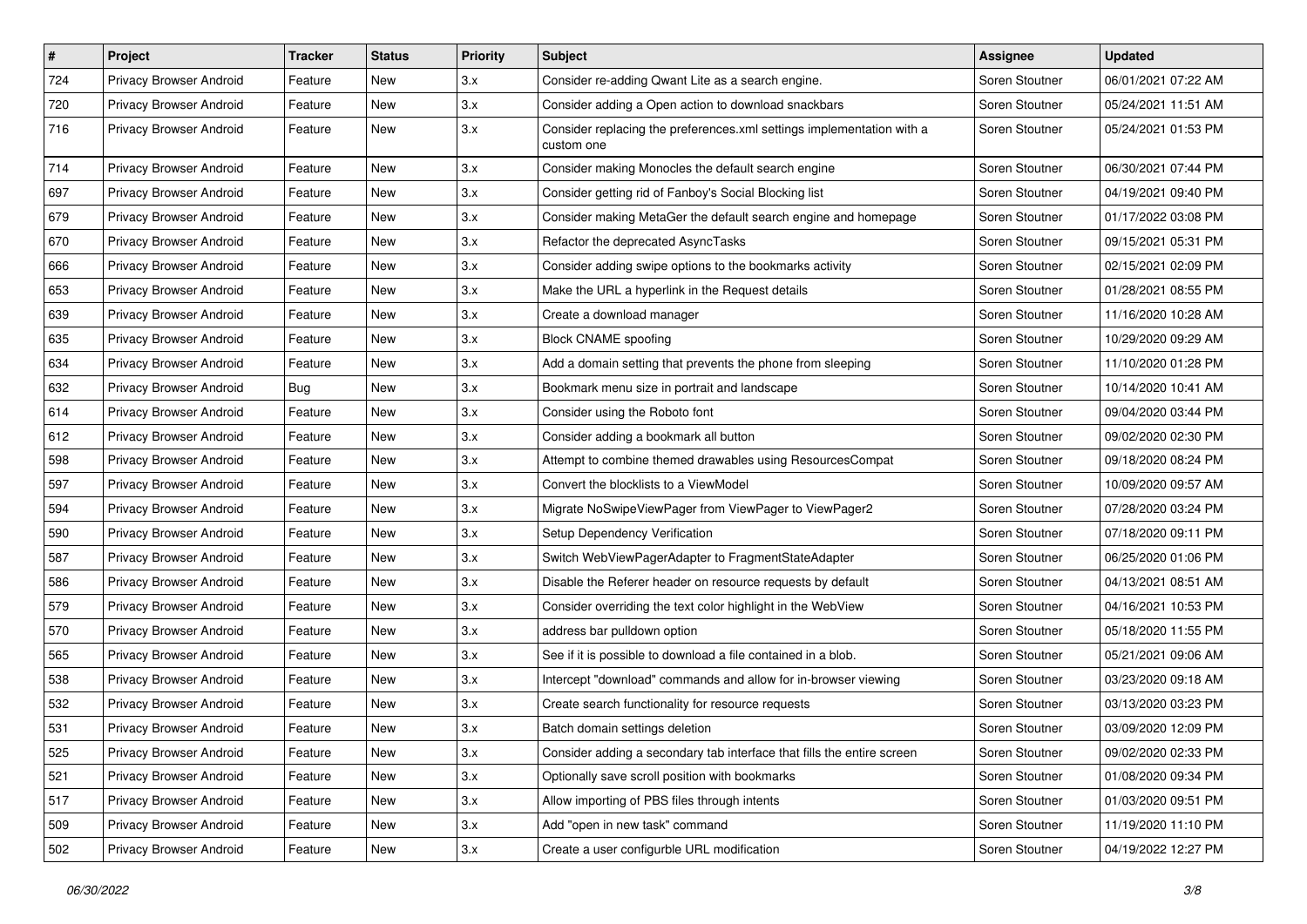| $\sharp$ | Project                        | <b>Tracker</b> | <b>Status</b> | <b>Priority</b> | Subject                                                                                                         | Assignee       | <b>Updated</b>      |
|----------|--------------------------------|----------------|---------------|-----------------|-----------------------------------------------------------------------------------------------------------------|----------------|---------------------|
| 490      | Privacy Browser Android        | Feature        | New           | 3.x             | Make links clickable in View Source                                                                             | Soren Stoutner | 08/30/2019 09:02 PM |
| 460      | Privacy Browser Android        | Feature        | New           | 3.x             | Create a search function for bookmarks                                                                          | Soren Stoutner | 06/03/2019 09:48 PM |
| 459      | Privacy Browser Android        | Feature        | New           | 3.x             | Created a sophisticated Import/Export preview/control interface                                                 | Soren Stoutner | 06/01/2019 01:18 PM |
| 446      | Privacy Browser Android        | Feature        | New           | 3.x             | Consider adding an option to display bookmarks in the body of new tabs                                          | Soren Stoutner | 12/28/2020 07:40 AM |
| 438      | Privacy Browser Android        | Bug            | New           | 3.x             | Fix the touch animation on the tabs                                                                             | Soren Stoutner | 07/20/2019 12:35 PM |
| 402      | Privacy Browser Android        | Feature        | New           | 3.x             | Bookmark display order is not always updated                                                                    | Soren Stoutner | 05/24/2021 10:44 AM |
| 391      | Privacy Browser Android        | Feature        | New           | 3.x             | Convert domains fragment declaration from Java to XML                                                           | Soren Stoutner | 04/10/2019 02:03 PM |
| 390      | Privacy Browser Android        | Feature        | New           | 3.x             | Refactor the alert dialogs                                                                                      | Soren Stoutner | 02/25/2019 12:42 PM |
| 386      | Privacy Browser Android        | Feature        | New           | 3.x             | Fix the WebView scroll indicator to work with all backgrounds                                                   | Soren Stoutner | 02/16/2019 02:29 PM |
| 385      | Privacy Browser Android        | Feature        | New           | 3.x             | Fix the ClickableViewAccessibility of MainWebViewActivity                                                       | Soren Stoutner | 02/15/2019 04:37 PM |
| 384      | Privacy Browser Android        | Feature        | New           | 3.x             | Verify accessibility design                                                                                     | Soren Stoutner | 02/15/2019 04:31 PM |
| 381      | <b>Privacy Browser Android</b> | Feature        | New           | 3.x             | Add a search option to the logcat                                                                               | Soren Stoutner | 02/09/2019 09:13 PM |
| 380      | Privacy Browser Android        | Feature        | New           | 3.x             | Add a search option to View Source                                                                              | Soren Stoutner | 02/09/2019 09:13 PM |
| 379      | Privacy Browser Android        | Feature        | New           | 3.x             | Colorize the output of View Source                                                                              | Soren Stoutner | 02/09/2019 09:12 PM |
| 378      | Privacy Browser Android        | Feature        | New           | 3.x             | Colorize the logcat output                                                                                      | Soren Stoutner | 02/09/2019 09:10 PM |
| 369      | Privacy Browser Android        | Feature        | New           | 3.x             | Switch from Java to Kotlin                                                                                      | Soren Stoutner | 01/14/2020 03:06 PM |
| 356      | Privacy Browser Android        | Feature        | New           | 3.x             | Automatically clear cookies according to certain specifications                                                 | Soren Stoutner | 12/17/2018 09:31 PM |
| 353      | Privacy Browser Android        | Feature        | New           | 3.x             | Update About -> Version to use CardViews                                                                        | Soren Stoutner | 09/12/2020 10:51 AM |
| 331      | Privacy Browser Android        | Feature        | New           | 3.x             | Switch icons to Google's new rounded option                                                                     | Soren Stoutner | 09/12/2018 03:19 PM |
| 328      | Privacy Browser Android        | Feature        | New           | 3.x             | Investigate the possibility of storing the processed blocklists in SQLite<br>databases to speed up app loading. | Soren Stoutner | 05/23/2019 01:35 PM |
| 318      | Privacy Browser Android        | Feature        | New           | 3.x             | Automatically import and export settings and bookmarks                                                          | Soren Stoutner | 09/02/2020 02:32 PM |
| 303      | Privacy Browser Android        | Feature        | New           | 3.x             | List which blocklists are activated in the Requests activity                                                    | Soren Stoutner | 07/03/2018 11:51 PM |
| 294      | Privacy Browser Android        | <b>Bug</b>     | New           | 3.x             | The HTTP authentication dialog displays several times for one website                                           | Soren Stoutner | 10/31/2018 11:13 AM |
| 290      | Privacy Browser Android        | Feature        | New           | 3.x             | Refactor Domain Settings to remove duplicate code                                                               | Soren Stoutner | 10/31/2018 11:14 AM |
| 289      | Privacy Browser Android        | Feature        | New           | 3.x             | Create a local homepage                                                                                         | Soren Stoutner | 05/17/2019 01:52 PM |
| 241      | Privacy Browser Android        | <b>Bug</b>     | New           | 3.x             | Fix the skinny, padded progress bar in the view source activity                                                 | Soren Stoutner | 01/04/2018 05:11 PM |
| 227      | Privacy Browser Android        | Feature        | New           | 3.x             | Create an interface for managing offline archives of web pages                                                  | Soren Stoutner | 11/24/2017 11:07 PM |
| 200      | Privacy Browser Android        | Feature        | New           | 3.x             | Display the full folder path in the move to folder dialog box                                                   | Soren Stoutner | 09/22/2017 11:52 AM |
| 199      | Privacy Browser Android        | Feature        | New           | 3.x             | Allow duplicate bookmark folders                                                                                | Soren Stoutner | 09/22/2017 11:52 AM |
| 182      | Privacy Browser Android        | Feature        | New           | 3.x             | Allow users to manually or automatically update the blocklists                                                  | Soren Stoutner | 10/15/2018 07:44 PM |
| 181      | Privacy Browser Android        | Feature        | New           | 3.x             | Add a custom user blocklist.                                                                                    | Soren Stoutner | 05/06/2022 11:52 PM |
| 180      | Privacy Browser Android        | Feature        | New           | 3.x             | Allow any blocklist that uses the Adblock format.                                                               | Soren Stoutner | 10/15/2018 07:45 PM |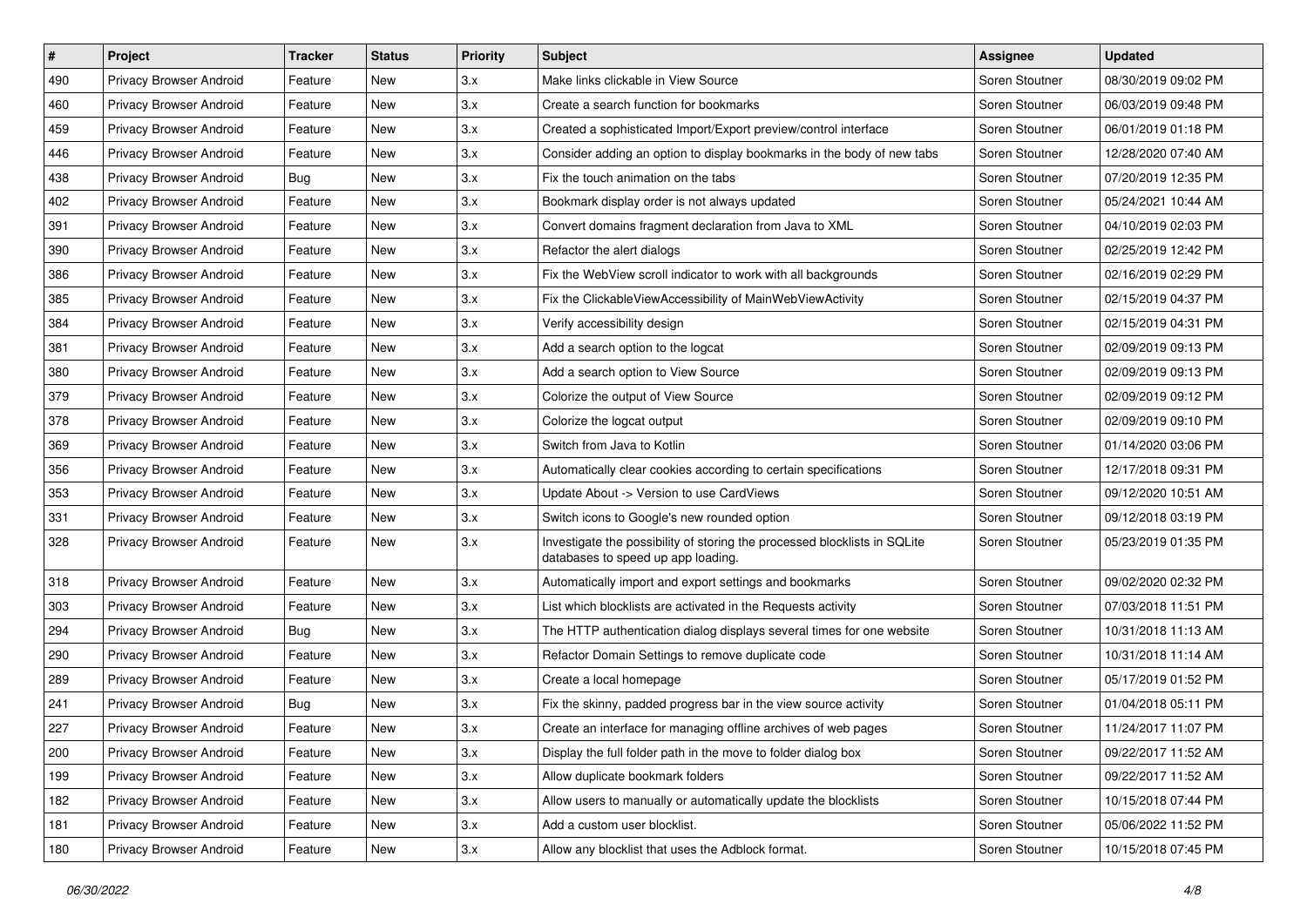| $\pmb{\#}$ | Project                 | <b>Tracker</b> | <b>Status</b> | <b>Priority</b> | Subject                                                                       | <b>Assignee</b> | <b>Updated</b>      |
|------------|-------------------------|----------------|---------------|-----------------|-------------------------------------------------------------------------------|-----------------|---------------------|
| 174        | Privacy Browser Android | Feature        | New           | 3.x             | Create a delete domains callback for enabling the delete menu icon.           | Soren Stoutner  | 07/30/2018 03:49 PM |
| 158        | Privacy Browser Android | Feature        | New           | 3.x             | <b>Text Reflow</b>                                                            | Soren Stoutner  | 04/27/2019 12:13 PM |
| 151        | Privacy Browser Android | Feature        | New           | 3.x             | URL bar shortcuts for websites and search engines                             | Soren Stoutner  | 06/21/2017 09:19 AM |
| 149        | Privacy Browser Android | Feature        | New           | 3.x             | Add custom animations                                                         | Soren Stoutner  | 06/13/2017 06:30 PM |
| 88         | Privacy Browser Android | Feature        | New           | 3.x             | Convert the settings into a two-paned configuration                           | Soren Stoutner  | 10/30/2018 02:30 PM |
| 76         | Privacy Browser Android | Feature        | New           | 3.x             | Display Image Title Text via the Context Menu                                 | Soren Stoutner  | 11/06/2017 07:45 PM |
| 65         | Privacy Browser Android | Feature        | New           | 3.x             | Reorder Bookmarks by Dragging                                                 | Soren Stoutner  | 09/21/2017 11:40 AM |
| 51         | Privacy Browser Android | Feature        | New           | 3.x             | Use SSL Certificates for Authentication                                       | Soren Stoutner  | 10/31/2018 11:14 AM |
| 41         | Privacy Browser Android | Feature        | New           | 3.x             | Select Bookmark Favorite Icon from Filesystem                                 | Soren Stoutner  | 10/30/2018 02:29 PM |
| 5          | Privacy Browser Android | Feature        | New           | 3.x             | Fine grained cookie management                                                | Soren Stoutner  | 12/17/2018 09:28 PM |
| 867        | Privacy Browser PC      | Feature        | New           | 1.x             | Implement the downloading of blobs                                            | Soren Stoutner  | 06/29/2022 03:46 PM |
| 866        | Privacy Browser PC      | Feature        | New           | 1.x             | Implement saving of MHT web archives                                          | Soren Stoutner  | 06/29/2022 03:14 PM |
| 845        | Privacy Browser PC      | Feature        | New           | 1.x             | On-The-Fly Zoom Factor does not display changes made by CTRL-Scrolling        | Soren Stoutner  | 04/29/2022 04:41 PM |
| 840        | Privacy Browser PC      | Feature        | New           | 1.x             | Enable spell checking                                                         | Soren Stoutner  | 04/11/2022 02:35 PM |
| 837        | Privacy Browser PC      | Feature        | New           | 1.x             | Consider incorporating icons for search engins and other browsers             | Soren Stoutner  | 03/29/2022 02:04 PM |
| 836        | Privacy Browser PC      | Feature        | New           | 1.x             | Install the app icon into the system theme icon pool                          | Soren Stoutner  | 03/29/2022 02:02 PM |
| 835        | Privacy Browser PC      | Feature        | New           | 1.x             | The built in PDF viewer does not load correctly                               | Soren Stoutner  | 03/29/2022 01:37 PM |
| 834        | Privacy Browser PC      | Feature        | New           | 1.x             | See if there is any privacy benefit to having an option to disable WebGL      | Soren Stoutner  | 03/29/2022 01:16 PM |
| 833        | Privacy Browser PC      | Feature        | New           | 1.x             | Create an option to enable screen capture                                     | Soren Stoutner  | 06/21/2022 01:45 PM |
| 831        | Privacy Browser PC      | Feature        | New           | 1.x             | Browser error pages do not display unless JavaScript is enabled               | Soren Stoutner  | 04/27/2022 11:51 AM |
| 829        | Privacy Browser PC      | Feature        | New           | 1.x             | Create controls for the loading of images                                     | Soren Stoutner  | 03/29/2022 12:43 PM |
| 824        | Privacy Browser PC      | Feature        | New           | 1.x             | Move some action attributes to the ui.rc file                                 | Soren Stoutner  | 03/25/2022 10:44 AM |
| 823        | Privacy Browser PC      | <b>Bug</b>     | New           | 1.x             | KConfigDialog does not respect expanding size policies                        | Soren Stoutner  | 03/25/2022 10:44 AM |
| 822        | Privacy Browser PC      | <b>Bug</b>     | New           | 1.x             | KAboutData does not display information about later versions of the license   | Soren Stoutner  | 03/25/2022 10:44 AM |
| 821        | Privacy Browser PC      | <b>Bug</b>     | New           | 1.x             | Website loading reverts to the current site if the user agent changes         | Soren Stoutner  | 03/30/2022 03:55 PM |
| 863        | Privacy Browser Android | Feature        | New           | Next<br>Release | Block all the URL trackers listed at https://privacytests.org/                | Soren Stoutner  | 06/17/2022 06:21 PM |
| 862        | Privacy Browser Android | Feature        | New           | Next<br>Release | Remove `msclkid` from URLs                                                    | Soren Stoutner  | 06/17/2022 06:14 PM |
| 861        | Privacy Browser Android | Feature        | New           | Next<br>Release | Remove `gclid` from URLs                                                      | Soren Stoutner  | 06/17/2022 06:10 PM |
| 858        | <b>UltraPrivacy</b>     | Feature        | New           | Next<br>Release | Block connect.facebook                                                        | Soren Stoutner  | 06/02/2022 10:48 AM |
| 849        | Privacy Cell            | Feature        | New           | Next<br>Release | Consider switching Unknown Network to be considered an Antiquated<br>Protocol | Soren Stoutner  | 05/30/2022 03:29 PM |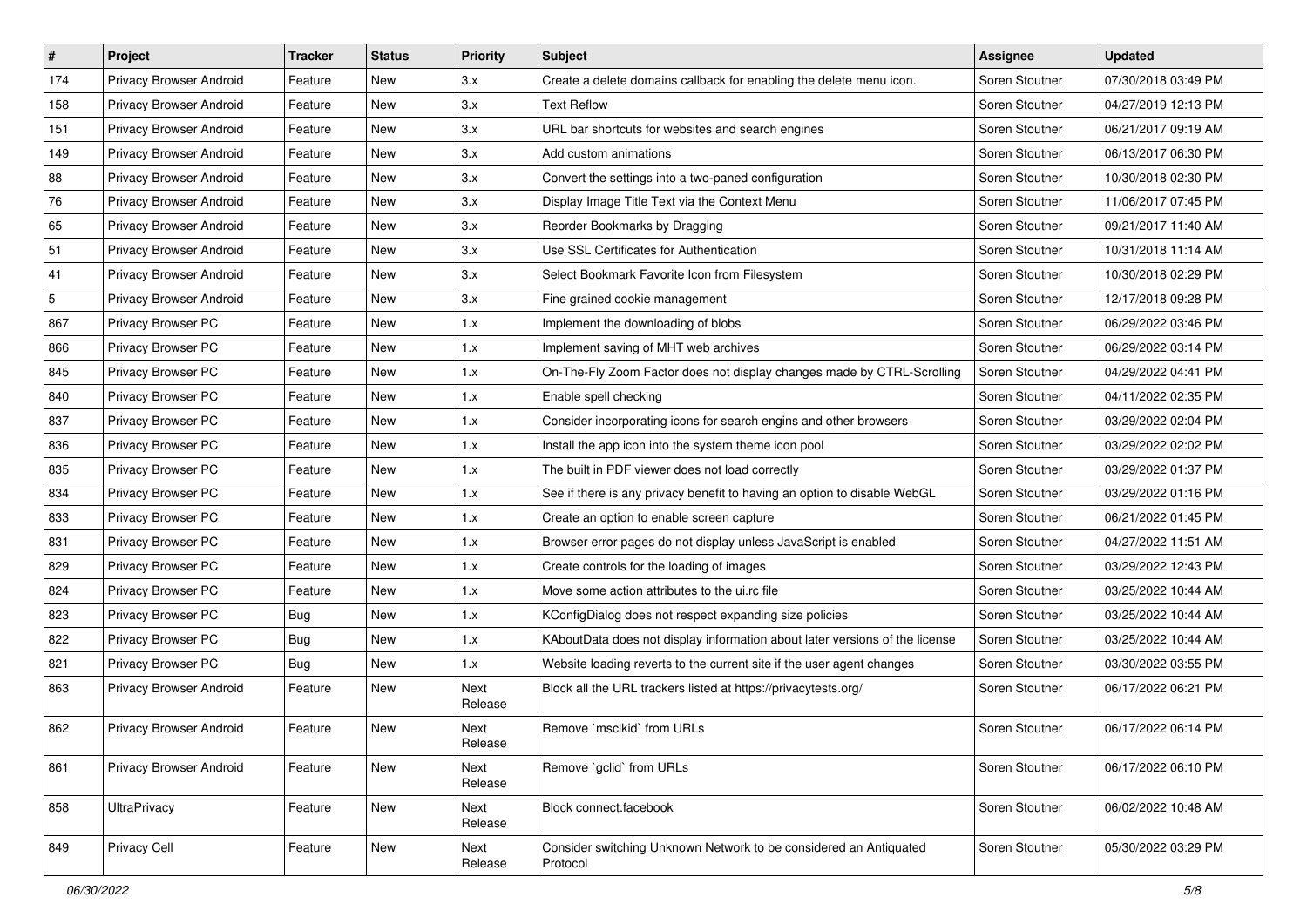| #   | Project                        | <b>Tracker</b> | <b>Status</b> | <b>Priority</b>        | Subject                                                                                          | Assignee       | <b>Updated</b>      |
|-----|--------------------------------|----------------|---------------|------------------------|--------------------------------------------------------------------------------------------------|----------------|---------------------|
| 819 | Privacy Browser Android        | Bug            | New           | Next<br>Release        | Create an option to use the default X-Requested-With header                                      | Soren Stoutner | 03/22/2022 12:04 AM |
| 816 | Privacy Browser Android        | Feature        | New           | Next<br>Release        | Create temporary databases in memory                                                             | Soren Stoutner | 03/16/2022 12:08 PM |
| 807 | Privacy Browser Android        | Feature        | New           | <b>Next</b><br>Release | If an intent was used to open a tab, it is run again on full restart                             | Soren Stoutner | 02/19/2022 10:13 AM |
| 806 | Privacy Browser Android        | Feature        | New           | <b>Next</b><br>Release | The bookmark activity resets to the root folder after restart                                    | Soren Stoutner | 02/22/2022 12:14 PM |
| 805 | Privacy Browser Android        | Feature        | New           | Next<br>Release        | Update the night color of the red clear and exit icons                                           | Soren Stoutner | 02/14/2022 04:43 PM |
| 802 | Privacy Browser Android        | <b>Bug</b>     | New           | Next<br>Release        | The app crashes if the app theme is changed twice in the settings                                | Soren Stoutner | 02/05/2022 05:14 PM |
| 792 | Privacy Browser Android        | Feature        | New           | Next<br>Release        | Add Clear and Exit explanation to Guide -> Local Storage                                         | Soren Stoutner | 12/13/2021 10:00 AM |
| 789 | Privacy Browser Android        | Feature        | New           | Next<br>Release        | Add text to Guide -> Local Storage regarding cookies being an app level<br>setting               | Soren Stoutner | 12/06/2021 10:05 AM |
| 785 | <b>Privacy Browser Android</b> | <b>Bug</b>     | New           | Next<br>Release        | The tab name is replaced by Loading when a file downloads                                        | Soren Stoutner | 11/27/2021 06:56 PM |
| 782 | Privacy Browser Android        | Feature        | New           | Next<br>Release        | Add a cancel action to the save URL snackbar                                                     | Soren Stoutner | 11/22/2021 12:19 PM |
| 781 | Privacy Browser Android        | Feature        | New           | <b>Next</b><br>Release | Modify GetUrlSize to also get the updated file name                                              | Soren Stoutner | 11/22/2021 12:06 PM |
| 780 | Privacy Browser Android        | Feature        | New           | Next<br>Release        | Change the default file name for saving settings                                                 | Soren Stoutner | 11/22/2021 09:47 AM |
| 779 | Privacy Browser Android        | Feature        | New           | Next<br>Release        | Restrict the File Profider to a subfolder of the cache directory                                 | Soren Stoutner | 11/22/2021 08:00 AM |
| 778 | Privacy Browser Android        | Feature        | New           | <b>Next</b><br>Release | Consider refactoring the About Version string to use Kotlin string templates                     | Soren Stoutner | 11/18/2021 03:07 PM |
| 766 | Privacy Browser Android        | <b>Bug</b>     | New           | Next<br>Release        | MoveToFolderDialog is angry about `compress` on the main thread                                  | Soren Stoutner | 09/29/2021 04:12 PM |
| 761 | Privacy Browser Android        | Feature        | New           | Next<br>Release        | Declare the activity themes in the manifest file instead of programatically in<br>the activities | Soren Stoutner | 09/13/2021 01:41 PM |
| 760 | Privacy Browser Android        | Feature        | New           | <b>Next</b><br>Release | Consider switching some of the ListPreferences to DropDownPreferences                            | Soren Stoutner | 09/13/2021 12:29 PM |
| 759 | Privacy Browser Android        | Feature        | New           | Next<br>Release        | Switch the preferences to use the AndroidX libraries                                             | Soren Stoutner | 09/20/2021 12:44 PM |
| 757 | Privacy Browser Android        | Feature        | New           | Next<br>Release        | Add a donation entry to About > Links                                                            | Soren Stoutner | 08/25/2021 12:12 PM |
| 747 | <b>Privacy Browser Android</b> | <b>Bug</b>     | New           | Next<br>Release        | When a website has no favorite icon, the favorite icon of the previous website<br>is displayed   | Soren Stoutner | 08/05/2021 10:13 PM |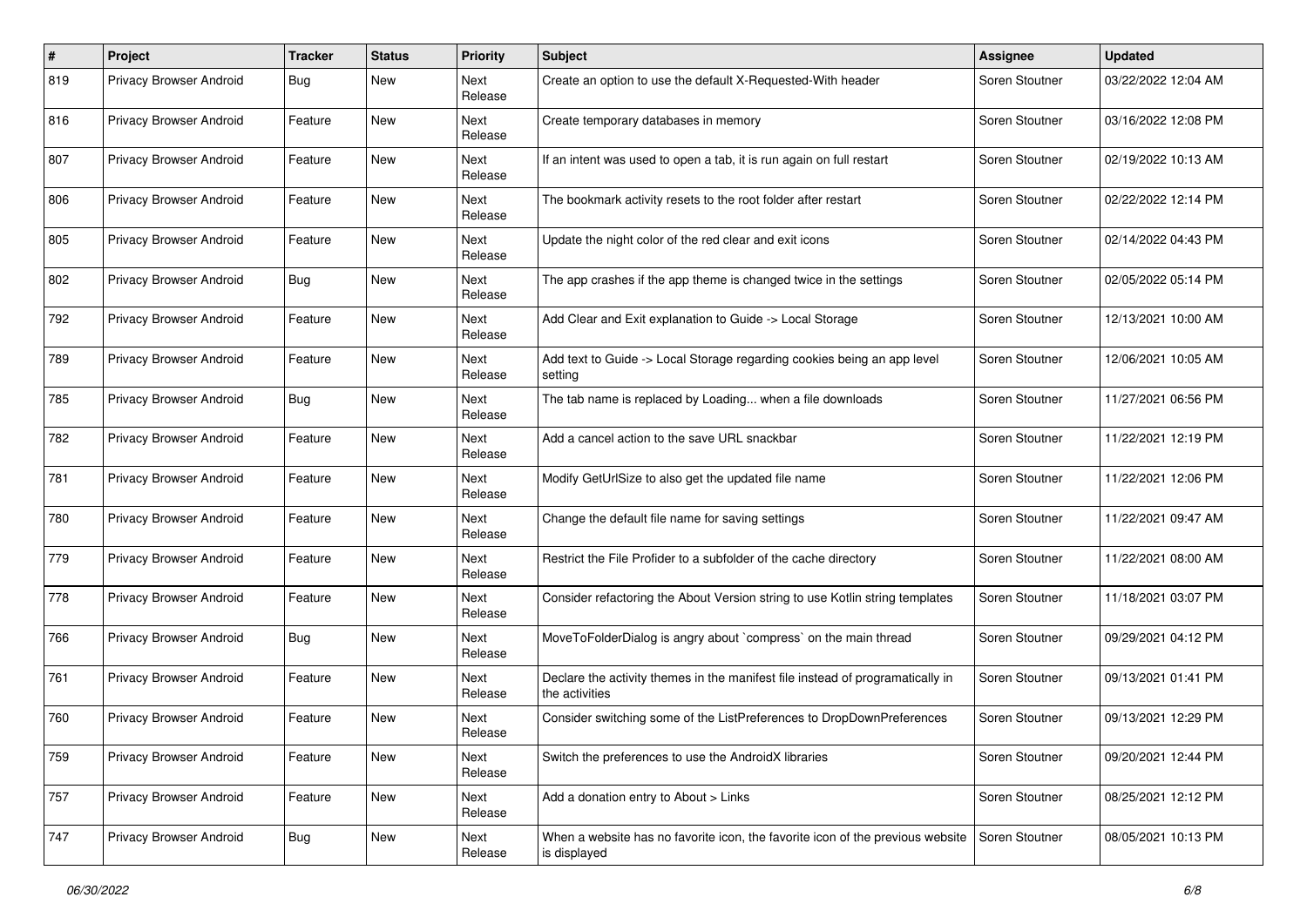| $\#$ | Project                        | <b>Tracker</b> | <b>Status</b> | <b>Priority</b> | <b>Subject</b>                                                                                                   | Assignee       | <b>Updated</b>      |
|------|--------------------------------|----------------|---------------|-----------------|------------------------------------------------------------------------------------------------------------------|----------------|---------------------|
| 718  | Privacy Browser Android        | Feature        | New           | Next<br>Release | Replace all instances of `startActivityForResult()` with<br>'registerForActivityResult()'                        | Soren Stoutner | 05/24/2021 10:53 AM |
| 717  | Privacy Browser Android        | Feature        | New           | Next<br>Release | Make downloading with an external app fallback to using Android's download<br>manager                            | Soren Stoutner | 12/06/2021 07:33 PM |
| 712  | Privacy Browser Android        | Bug            | New           | Next<br>Release | Pinned mismatch dialog sometimes pops up when a download finishes                                                | Soren Stoutner | 05/24/2021 10:52 AM |
| 708  | Privacy Browser Android        | Feature        | New           | Next<br>Release | Allow Save URL to connect to invalid SSL certificates                                                            | Soren Stoutner | 05/24/2021 10:52 AM |
| 707  | Privacy Browser Android        | Feature        | New           | Next<br>Release | Display certificate infomation in InvalidSslCertificateDialog                                                    | Soren Stoutner | 05/24/2021 10:52 AM |
| 706  | Privacy Browser Android        | Feature        | New           | Next<br>Release | Display SSL information in View Source                                                                           | Soren Stoutner | 05/24/2021 10:52 AM |
| 705  | Privacy Browser Android        | Feature        | New           | Next<br>Release | Remove terms like blacklist and whitelist from the project                                                       | Soren Stoutner | 05/24/2021 10:52 AM |
| 704  | Privacy Browser Android        | Feature        | New           | Next<br>Release | Unify the highlighting of content URIs in the main WebView activity and in<br>View Source                        | Soren Stoutner | 06/26/2021 01:14 PM |
| 703  | Privacy Browser Android        | Feature        | New           | Next<br>Release | Handle `file://` URLs in View Source                                                                             | Soren Stoutner | 05/24/2021 10:52 AM |
| 700  | Privacy Browser Android        | <b>Bug</b>     | New           | Next<br>Release | Restarting in the settings activity does not restore the scroll position                                         | Soren Stoutner | 05/24/2021 10:52 AM |
| 696  | Privacy Browser Android        | Feature        | New           | Next<br>Release | Standardize the verb tense in the settings                                                                       | Soren Stoutner | 05/24/2021 10:52 AM |
| 693  | Privacy Browser Android        | <b>Bug</b>     | New           | Next<br>Release | Fix a crash if the SSL Certificate Error dialog is display when the app restarts                                 | Soren Stoutner | 05/24/2021 10:51 AM |
| 692  | Privacy Browser Android        | Bug            | New           | Next<br>Release | Fix a crash when the HTTP authentication dialog is displayed when the app is<br>restarted                        | Soren Stoutner | 02/18/2022 08:31 PM |
| 691  | Privacy Browser Android        | Feature        | New           | Next<br>Release | Consider updating the red text in night mode to match that of this screenshot                                    | Soren Stoutner | 05/24/2021 10:51 AM |
| 690  | Privacy Browser Android        | Feature        | New           | Next<br>Release | The startup logo is displayed when returning to the main activity if the app is<br>restarted from a sub activity | Soren Stoutner | 05/24/2021 10:51 AM |
| 689  | Privacy Browser Android        | Bug            | New           | Next<br>Release | ActionMode Not Displaying in Guide and About on newer WebViews                                                   | Soren Stoutner | 05/31/2022 09:11 PM |
| 688  | <b>Privacy Browser Android</b> | Feature        | New           | Next<br>Release | MHT Files Show `ERR_ACCESS_DENIED` when the theme is toggled                                                     | Soren Stoutner | 05/24/2021 10:51 AM |
| 682  | <b>Privacy Browser Android</b> | Feature        | New           | Next<br>Release | Add the version number to the file name when saving About > Version and<br>the Logcat                            | Soren Stoutner | 05/24/2021 10:50 AM |
| 681  | Privacy Browser Android        | Feature        | New           | Next<br>Release | Consider shortening the snackbars displays after saving About > Version and<br>the Logcat                        | Soren Stoutner | 05/24/2021 10:50 AM |
| 673  | <b>Privacy Browser Android</b> | Feature        | New           | Next<br>Release | Add an option to save View Source                                                                                | Soren Stoutner | 05/24/2021 10:50 AM |